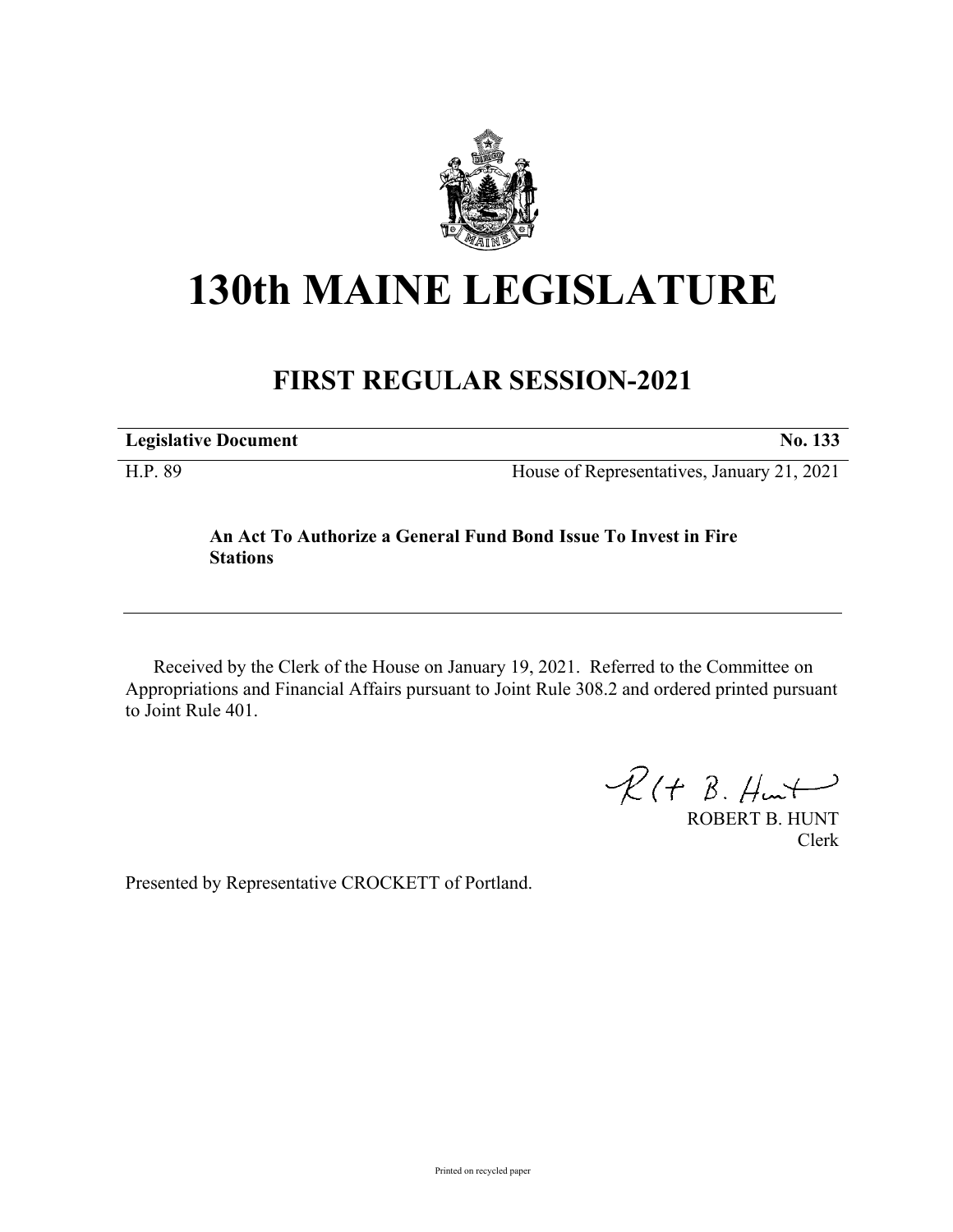**Preamble.** Two thirds of both Houses of the Legislature deeming it necessary in 2 accordance with the Constitution of Maine, Article IX, Section 14 to authorize the issuance 3 of bonds on behalf of the State of Maine to provide funds as described in this Act,

4 **Be it enacted by the People of the State of Maine as follows:**

5 **Sec. 1. Authorization of bonds.** The Treasurer of State is authorized, under the 6 direction of the Governor, to issue bonds in the name and on behalf of the State in an 7 amount not exceeding \$25,000,000 for the purposes described in section 5 of this Act. The 8 bonds are a pledge of the full faith and credit of the State. The bonds may not run for a 9 period longer than 10 years from the date of the original issue of the bonds.

10 **Sec. 2. Records of bonds issued; Treasurer of State.** The Treasurer of State 11 shall ensure that an account of each bond is kept showing the number of the bond, the name 12 of the successful bidder to whom sold, the amount received for the bond, the date of sale 13 and the date when payable.

14 **Sec. 3. Sale; how negotiated; proceeds appropriated.** The Treasurer of State 15 may negotiate the sale of the bonds by direction of the Governor, but no bond may be 16 loaned, pledged or hypothecated on behalf of the State. The proceeds of the sale of the 17 bonds, which must be held by the Treasurer of State and paid by the Treasurer of State 18 upon warrants drawn by the State Controller, are appropriated solely for the purposes set 19 forth in this Act. Any unencumbered balances remaining at the completion of the project 20 in this Act lapse to the Office of the Treasurer of State to be used for the retirement of 21 general obligation bonds.

22 **Sec. 4. Interest and debt retirement.** The Treasurer of State shall pay interest 23 due or accruing on any bonds issued under this Act and all sums coming due for payment 24 of bonds at maturity.

25 **Sec. 5. Disbursement of bond proceeds from General Fund bond issue.** The 26 proceeds of the sale of the bonds authorized under this Act must be expended as designated 27 in the following schedule under the direction and supervision of the agencies and entities 28 set forth in this section.

### 29 **PUBLIC SAFETY, DEPARTMENT OF**

- 30 Provides funds to municipalities for the rehabilitation or new construction of fire 31 stations.
- 32

Total \$25,000,000

32 **Sec. 6. Contingent upon ratification of bond issue.** Sections 1 to 5 do not 33 become effective unless the people of the State ratify the issuance of the bonds as set forth in this Act. 33 34 35

36 **Sec. 7. Appropriation balances at year-end.** At the end of each fiscal year, all 37 unencumbered appropriation balances representing state money carry forward. Bond 38 proceeds that have not been expended within 10 years after the date of the sale of the bonds 39 lapse to the Office of the Treasurer of State to be used for the retirement of general 40 obligation bonds.